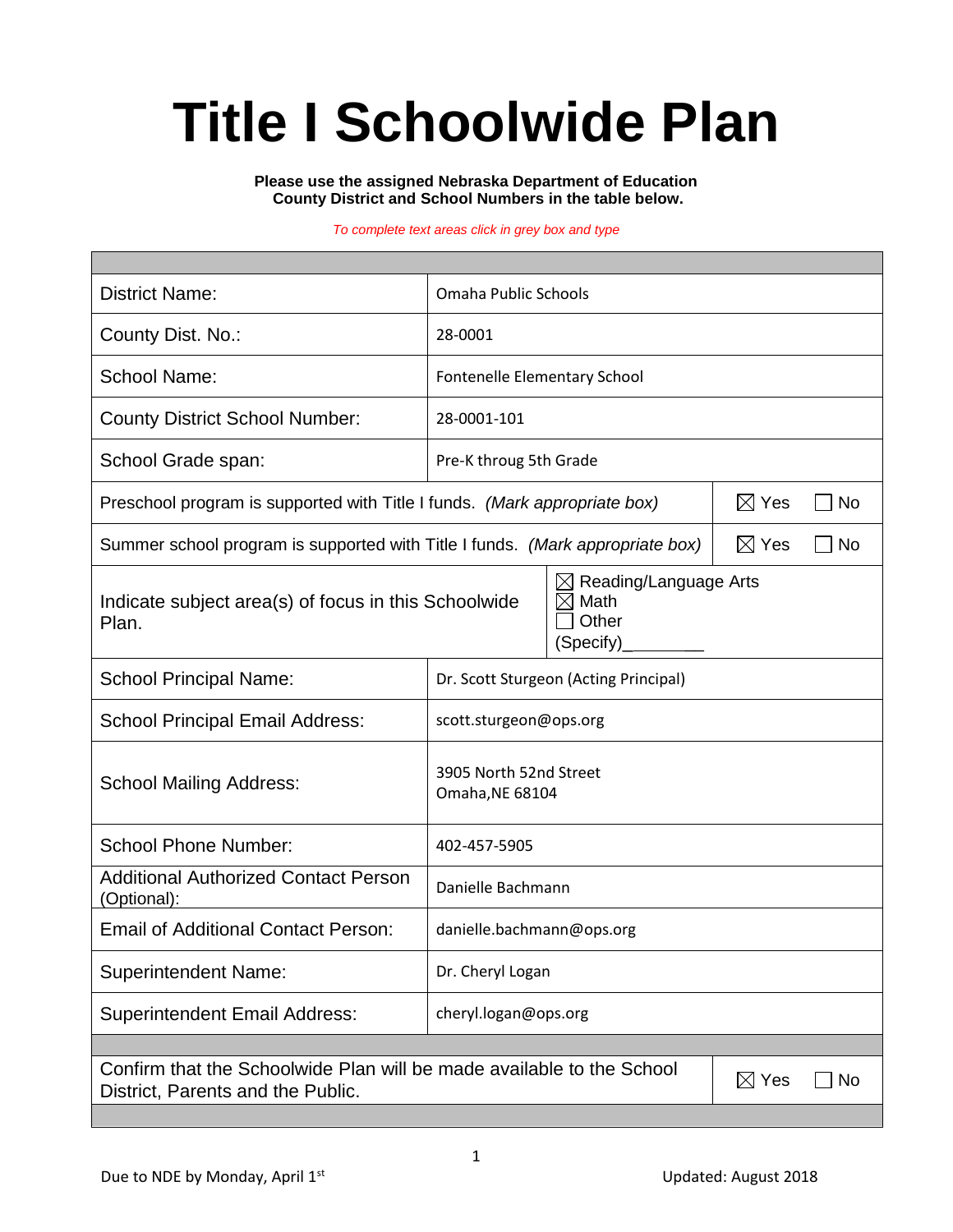| <b>Names of Planning Team</b><br>(include staff, parents & at least one student if Secondary School) |  |                        |                                                                                                                                      | <b>Titles of those on Planning Team</b> |                                           |  |  |
|------------------------------------------------------------------------------------------------------|--|------------------------|--------------------------------------------------------------------------------------------------------------------------------------|-----------------------------------------|-------------------------------------------|--|--|
| <b>Eric Nelson</b><br>Cheryl Prine<br>Scott Sturgeon<br>Danielle Bachmann<br>Gale Woerman            |  |                        | Parent<br>Administrator<br>Principal<br><b>Assistant Principal</b><br><b>Instructional Facilitator</b><br><b>Reading Facilitator</b> |                                         |                                           |  |  |
| <b>School Information</b><br>(As of the last Friday in September)                                    |  |                        |                                                                                                                                      |                                         |                                           |  |  |
| Enrollment: 610                                                                                      |  | Average Class Size: 23 |                                                                                                                                      |                                         | Number of Certified Instruction Staff: 30 |  |  |
| Race and Ethnicity Percentages                                                                       |  |                        |                                                                                                                                      |                                         |                                           |  |  |
| White: 12.0 %<br>Hispanic: 14.8 %                                                                    |  |                        | Asian: 24.9 %                                                                                                                        |                                         |                                           |  |  |
| Black/African American: 39.7 %                                                                       |  |                        |                                                                                                                                      | American Indian/Alaskan Native: 1.5 %   |                                           |  |  |
| Native Hawaiian or Other Pacific Islander: 0.2 %                                                     |  |                        |                                                                                                                                      | Two or More Races: 6.9 %                |                                           |  |  |
| <b>Other Demographics Percentages</b>                                                                |  |                        |                                                                                                                                      |                                         |                                           |  |  |
| Poverty: 60.6 %<br>English Learner: 27.9 %                                                           |  |                        |                                                                                                                                      |                                         | Mobility: 11.1 %                          |  |  |
|                                                                                                      |  |                        |                                                                                                                                      |                                         |                                           |  |  |

| Assessments used in the Comprehensive Needs Assessment<br>(ie. NSCAS, MAP, ITBS, AIMS web, DIBELS, CAT etc.) |                                        |  |  |  |
|--------------------------------------------------------------------------------------------------------------|----------------------------------------|--|--|--|
| <b>NSCAS Language Arts, Mathematics,</b><br><b>Science</b>                                                   | <b>Fountas and Pinnel Benchmarking</b> |  |  |  |
| <b>NWEA MAP Testing- Language Arts,</b><br><b>Mathematics, Science</b>                                       | <b>Climate Survey</b>                  |  |  |  |
| <b>ELPA Assessment</b>                                                                                       |                                        |  |  |  |
| <b>InView Testing- 2nd Grade only</b>                                                                        |                                        |  |  |  |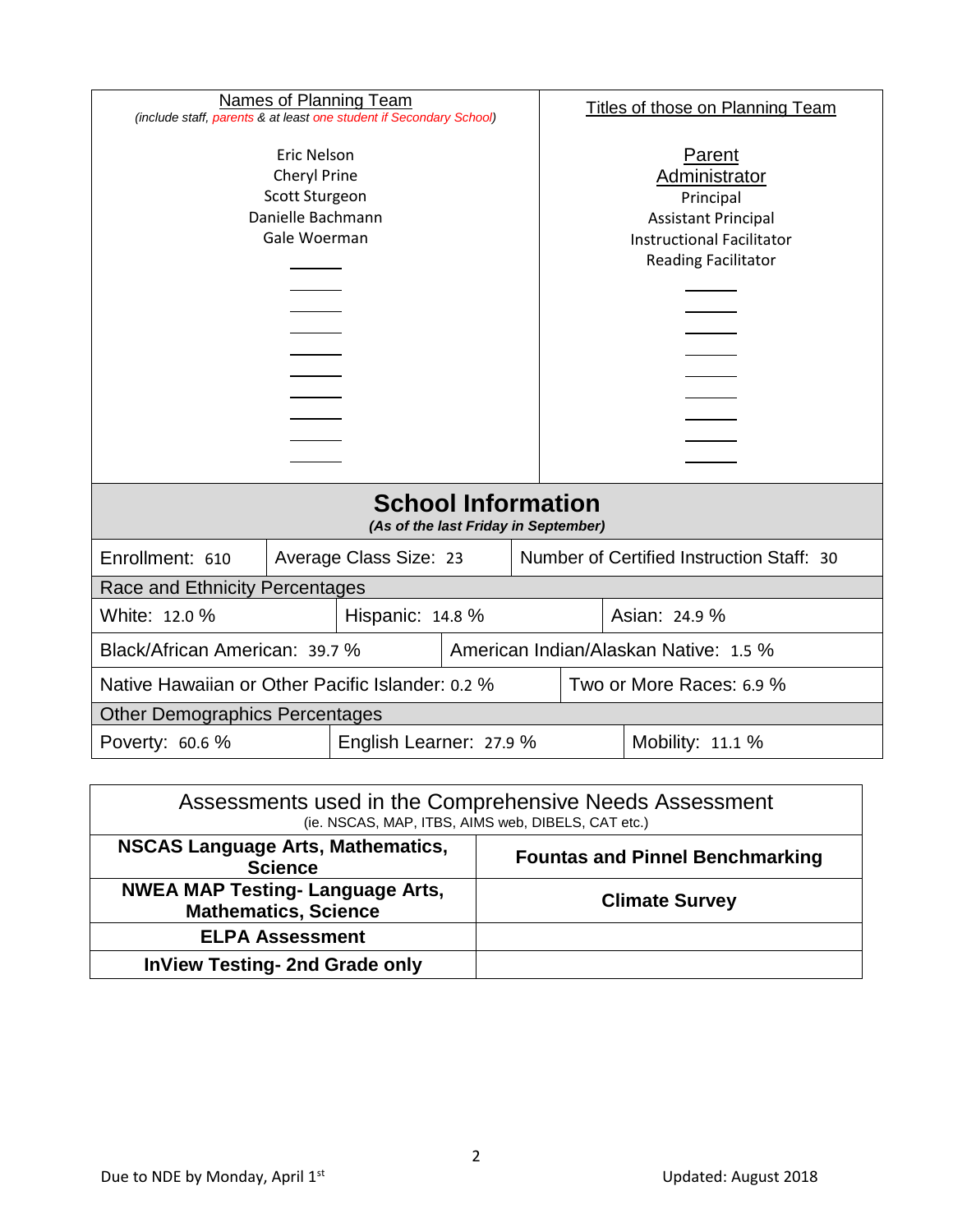## *Please write a narrative in each box below to correspond to the Rating Rubric.*

*Place documentation in corresponding folder on flash drive to support the narrative.*

#### **1. Comprehensive Needs Assessment**

**1.1** *Please provide a narrative below describing how data was used from a comprehensive needs assessment of the entire school to identify the needs of all children, particularly those who are failing, or are at-risk of failing to meet State academic standards, and how this analysis was used to plan instruction. Provide supporting documentation in the corresponding folder.*

The Fontenelle building leadership team along with the instructional leadership team met to discuss MAP scores, attendance data, and ELPA data to identify needs and focus areas for the School Improvement Plan. From that data our focus has been on improving scores in reading, mathematics, and science for MAP scores. The instructional facilitator led teachers in how to read and analyze the MAP data from the fall and winter MAP testing sessions during grade level meetings in the fall and winter. During grade level meetings there was an emphasis on utilizing the MAP dat to formulate small group inteventions, as well as forming small LLI groups for reading. The attendance team reviewed attendance data bi-monthly, to determine students who may be at risk for less than 95% attendance. The MTSS-B team meets monthly to discuss behavior data, and to formulate a plan of action to incorporate needs of improvement in particular behaviors. A Student Assistance Team also meets regulary to address the academic and behavior needs of individual students and to ensure interventions are in place to meet that child's needs.

Evidence includes: Fontenelle data book pages 21-83, staff meeting and grade level meeting agendas and sign ins from dates we focused on data analysis and implementation, MTSS-B big 5 data, MTSS-B agendas.

**1.2** *Please provide a narrative below describing how information from parents and community was gathered to identify the needs of the school. Provide supporting documentation in the corresponding folder.*

Parent feedback is provided elctronically at Fall conferences. A message was sent out via our Fontenelle App for parents to complete. Paper surveys were handed out at Fall conferences to allow parents to provide feedback for changes at Fontenelle Elementary School. Reminders about family events are also sent out electronically.

Family events held include: Back to School Night, Partnership for Kids Back to School Kickoff at UNO Caniglia Field. Open House, Quarterly P4K Celebrations, Winter Program, Conferences both Fall and Spring, Project Harmony Meeting, and Field Day.

Evidence includes: Fontenelle Data book pages 15-16. P4K Schedule, Conferences, and Meeting Dates.

**1.3** *Please provide a narrative below describing the on-going improvement efforts, which should support the Continuous School Improvement Plan. Provide supporting documentation in the corresponding folder.* The School Improvement Plan for Fontenelle identifies professional development and data driven decisions for the ongoing needs of professional development. Through the SIP plan the goals outlined are those of comprehension in reading and language arts, and number sence in mathematics. After identifying a high need of ensuring that academic standards are being taught within each grade level, another identified area of focus is on clear learning targets that are written in student friendly terms, as well as posted in the classrooms for all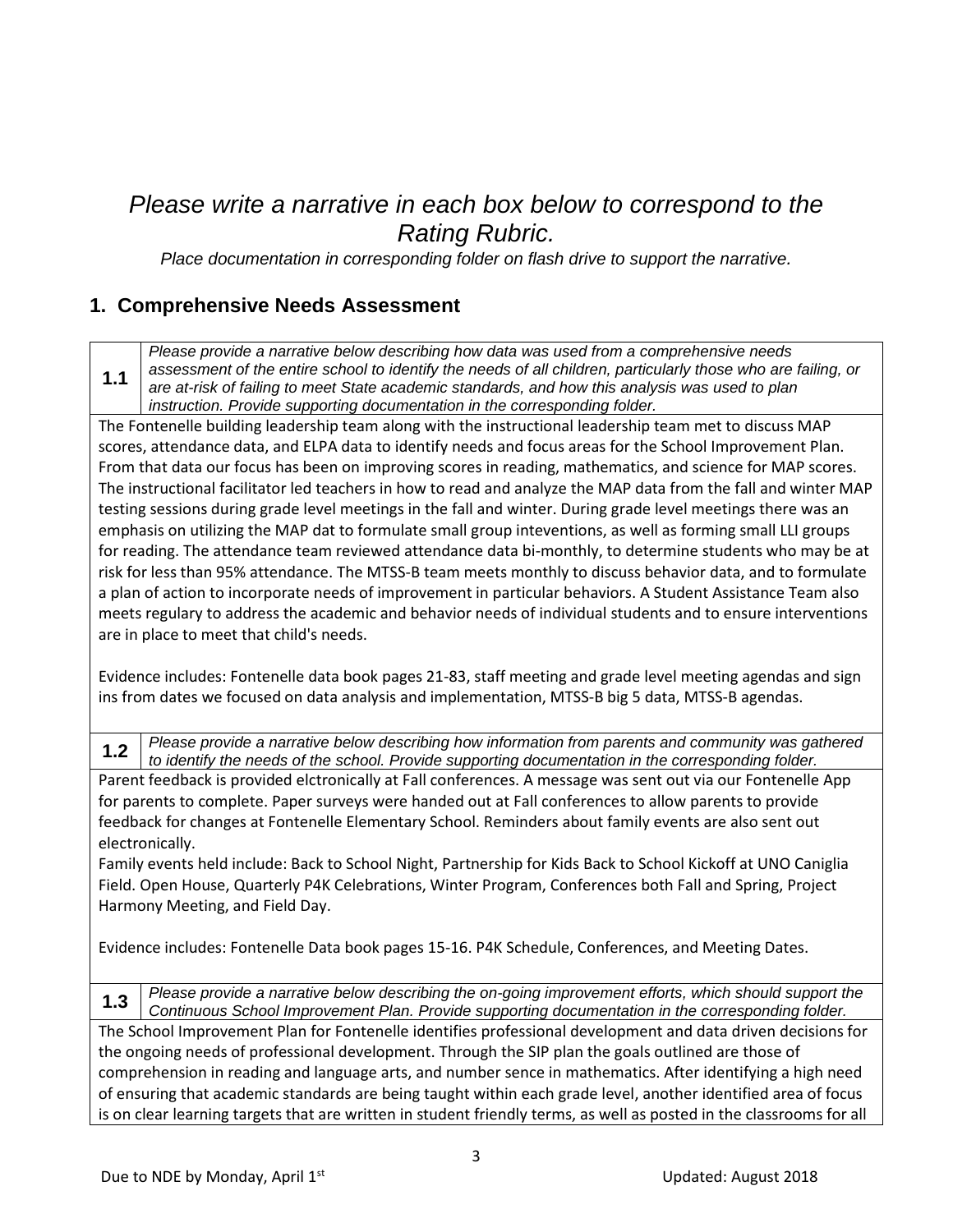students to see. Professional Development on learning targets is ongoing and discussed during grade level meetings as well as staff meetings. Together as grade level teams clear learning targets were created for specific content areas to ensure that the standards were related to the specific learning target. Coaching visits on learning targets and SIP goals are ongoing. Professional development on science was given to teachers at the beginning of the year by the building leadership, and again through a grade level meeting presented by an elementary science curriculum coach. Coaching visits and specific targeted areas are aligned with the Best Instructional Practices Handbook. During a grade level meeting at the very beginning of the year all teachers were given pd on where to find the online version of the Best Instructional Practices Handbook, and how to navigate through the booklet. All teachers were also guided on where to find their grade level specific pacing guides outlines by Omaha Public Schools, as well as, their grade specific standards. Paraprofessional meetings were held by the Assistant Principal and Instructional Facilitator.

Evidence includes: Fontenelle SIP, SIP Plan Reflection, Coaching Schedules, Grade Level Meeting Agendas, Paraprofessional Meeting Agendas.

#### **2. Schoolwide reform strategies**

**2.1** *Please provide a narrative below describing the additional assistance provided for students at risk of not meeting the challenging state academic standards. Provide supporting documentation in the corresponding folder.*

Professional development is ongoing at Fontenelle Elementary School. Keeping in mind our literacy and math SIP goals we have also provided professional development in learning objectives and checks for understanding. We are continuously utilizing the Best Instructional Practices Handbook when we are conducting coaching visits, teacher evaluations, or everyday conversations for student success. Professional Development is provided twice a month through staff meetings as well as twice a month during grade level meetings. Professional development at staff meetings is whole group professional development on our schools identified learning targets and learning objectives and checks for understanding. Grade level meetings allows us time to look at grade specific data and formulate professional development for specific grade level teams. For struggling learners who may not be succeeding with the grade level specific curriculum we also provide two tutoring options for students. One is an ELL newcomer and refugee tutoring twice a week in the mornings for an hour. The second option in a general tutoring program where all students are allowed to enroll. This tutoring group also meets twice a week for an hour each day in the mornings. LLI is also provided to students who are significantly below grade level. This is a targeted intervention plan to assist students who are struggling with literacy. When a students' needs are questioned and the student is performing below grade level then the Student Assistance Team (SAT) is called and a meeting or two are scheduled to discuss the childs concerns and to formulate an intervention plan for that specific student. The SAT team consists of the SAT team coordinator/Instructional Facilitator, School Psychologist, Speech teacher, Resource teacher, General Education teacher, and Counselor or School Social Worker. We have two full time counselors, a full time social worker, and a school psychologist who is at our school two days a week. Fontenelle is also a Partnership for Kids school which gives every classroom in our building 2-3 classroom mentors that meet with students two times each quarter to go over their reading and life skills goal with them. Mentors even take time out of their busy schedules to read with students. We also have a handful of TEAM mates mentors who meet with 3 students each week to ave lunch with them and to discuss how their week has gone. Fontenelle also has an attendance team that meets every bi-monthly to discuss students who may need extra assistance, or who are close to missing milestone days. A letter is sent home with students at 5, 10, and 15 days. If a student reaches 2 days then extra steps are taken. Communication with school and families takes place continually to ensure that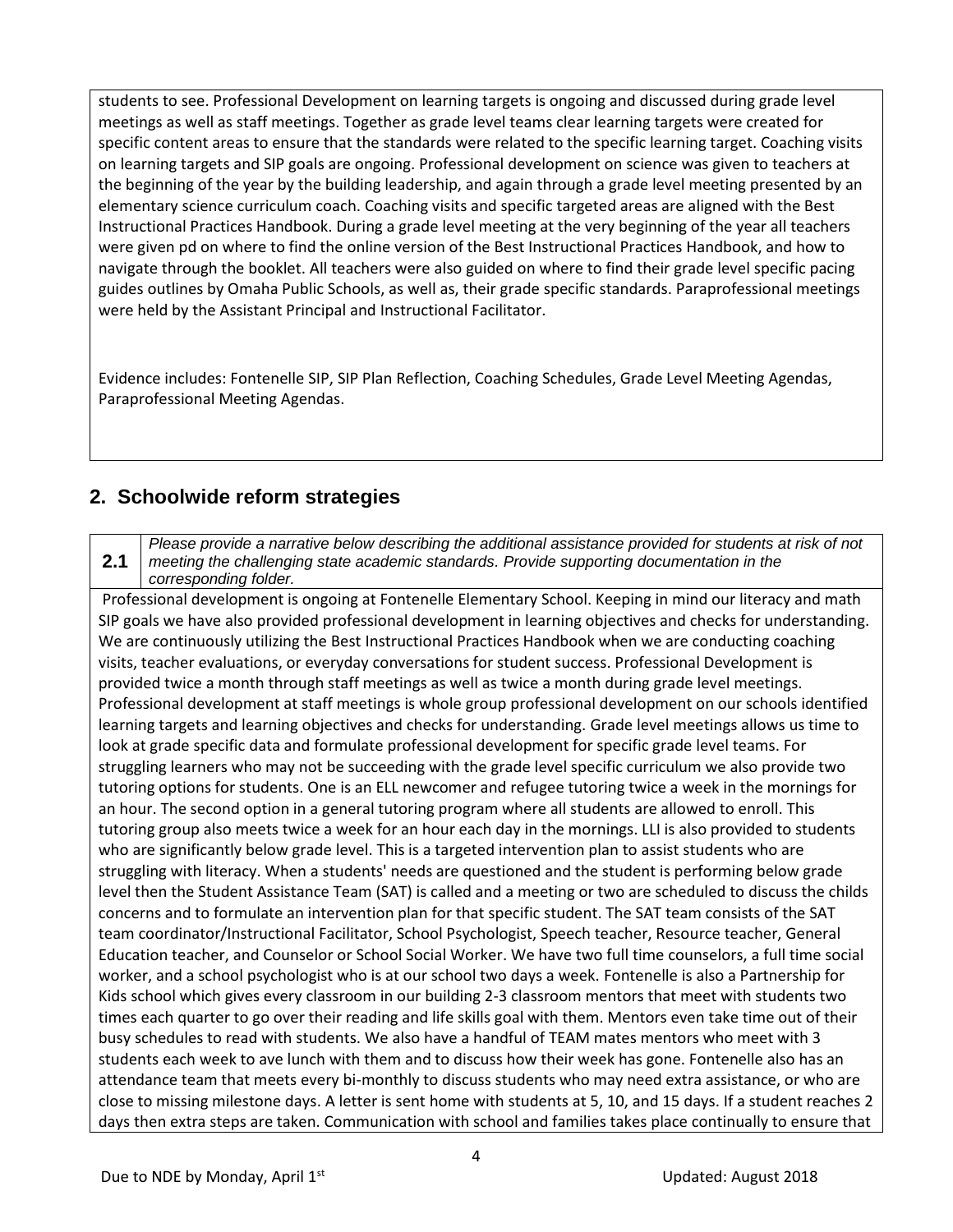students are at school, and are learning. Fontenelle also offers summer school in the month or June for all eligible sudents as well as an ELL summer school in the month of July for qualifying learners.

Evidence Included: Staff Listing, SIP Plan, Coaching Schedule, Tutoring Teacher Lists, 2018-2019 Best Instructional Practices Handbook, and Academic Action Plan Brochure.

#### **3. Qualifications of instructional paraprofessionals**

**3.1** *Please provide a narrative below describing the procedure(s) used to make sure that all instructional paraprofessionals in the school meet the ESEA requirements. Provide supporting documentation in the corresponding folder.*

All Instructional paraprofessionals meet the ESEA requirements. In addition to meeting the requirements paraprofessionals are required by the district to attend professional development twice a year. Once in the fall and again in the spring. Within the building the Assistant Principal and the Instructional Facilitator provide additional professional development to better assist the paraprofessionals within our building. Professional development topics were determined based on need and the schools SIP plan.

Evidence includes- Paraprofessional Meeting Agendas, HR Letter, and Fontenelle Staffing

### **4. High quality and ongoing professional development**

**4.1** *Please provide a narrative below describing the professional development and other activities provided to improve teacher effectiveness and use of academic data to guide instruction. Provide supporting documentation in the corresponding folder.*

Professional development is delivered to staff twice a month at monthly staff meetings. Staff meetings meet after school for an hour. Grade Level meetings are also held twice a month during the teachers assigned plan times. During designated TEAM plan days professional development is delivered to all certified instructional staff. Classified staff have meeting twice a semester that is planned professional development. Smaller meetings are held for classified staff when there is a need. Professional development is provided by building Principals, Instructional Facilitator, Literacy Facilitator, and District Supervisors within a given field. The district provides two scheduled curriculum days to allow teachers to either get a refresher on the curriculumn, or to learn about new curriculum.

Instructional coaching is provided throughout the year by the Principal, Assistant Principal, Instructional Facilitator, and Literacy Facilitator. Coaching is geared towards what was presented during the professional development.

Along with coaching appraisals are completed. Teachers who are up for appraisal have two formal appraisals along with coaching visits throughout the year.

Evidence Includes: Staff Meeting Agendas, Grade Level Agendas, Coaching Schedule, Appraisal Schedule, Teacher Appraisal Guide.

### **5. Strategies to increase parental and family engagement**

**5.1** *Please provide a narrative below describing how the School-Parent Compact was jointly developed and how it is distributed. Provide supporting documentation in the corresponding folder.*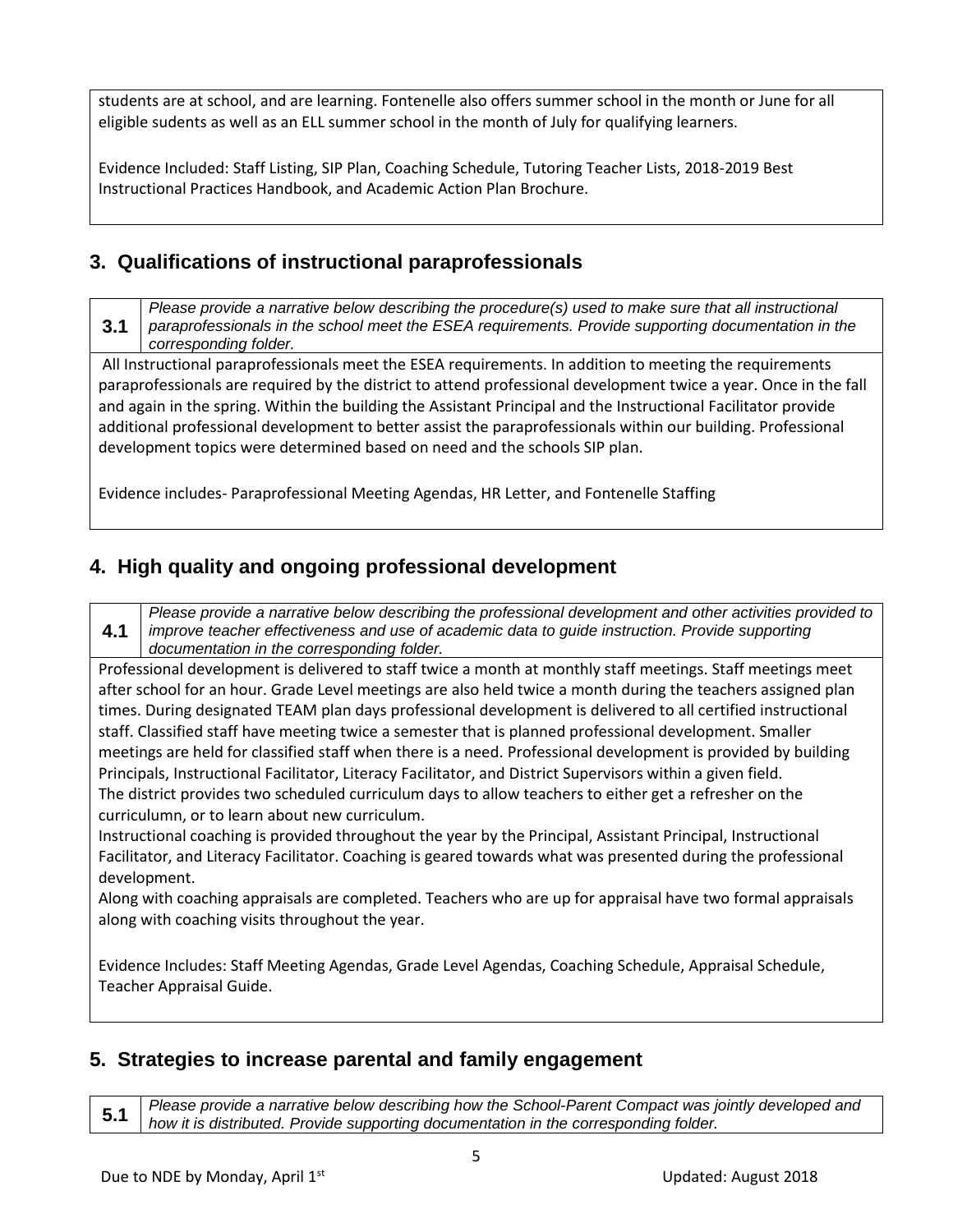Created with staff members, families, and students to identify the Fontenelle Elementary School-Parent Compact. Each compact is included in the Fontenelle Elementary School Handbook. Focused on student achievement at home and at school. Parents are to sign off that they have received and read the student handbook each year.

Evidence Included- Fontenelle Compact pg.9

**5.2** *Please provide a narrative below describing how parents were involved in developing the Title I Parent and Family Engagement Policy or Procedure. Provide supporting documentation in the corresponding folder.*

Within the Fontenelle Student Handbook is the Fontenelle Title I handbook. As part of the every student succeeds act it lays out opportunities that we offer at Fontenelle Elementary School Evidence Includes- Policy pgs. 7 and 8.

**5.3** *Please provide a narrative below describing how and when the annual Title I parent meeting is/was held informing parents of the school's participation in Title I. Provide supporting documentation in the corresponding folder.*

Fontenelle's Annual Title I meeting will be taking place this Spring. A meeting with the principal will be sent out to have parents attend and give viable feedback. Annual meeting is taking place this spring and then we will have all parties sign in that they were in attendance.

Evidence Includes- A sign in sheet will be complete and submitted after our Spring meeting.

### **6. Transition Plan**

**6.1** *Please provide a narrative below describing the school's transition plan for incoming students to support, coordinate and integrate services from their previous program or school (i.e. Headstart and/or other Early Childhood Program to Elementary, Elementary to Intermediate, Intermediate to Middle School, Middle School to High School). Provide supporting documentation in the corresponding folder.*

Fontenelle has a Pre-K program and towards the end of the year the teachers work together with the kindergarten teachers to allow the younger students to see what a kindergarten classroom is like. Every year we hold a Pre-K registration day as well as Kindergarten Round-Up. Parents are informed of Kindergarten Round Up by the school sign, the Omaha Public Schools website, the Fontenelle Elementary website, a flier that goes home with older students at Fontenelle for siblings who maybe entering Kindergarten.

Evidence Includes: Kindergarten Round Up Flier, Pre-K Dates Flier

**6.2** *Please provide a narrative below describing the school's transition plan for outgoing students as they move onto their next school / program / career. (i.e. Elementary to Intermediate, Intermediate to Middle School, Middle School to High School, High School to Post Secondary Schooling or Career). Provide supporting documentation in the corresponding folder.*

For our students who are moving onto the junior high level our school counselors work with students and families to make that transition smooth for middle school. We also have middle school counselors visit the school to help enroll students into the right classes. Fliers were also distributed to families to let them know when Middle School Open Houses were scheduled.

Evidence Includes: Middle School registration dates and guidance lessons with the emphasis on transitions to middle school. Middle School Open House Flier.